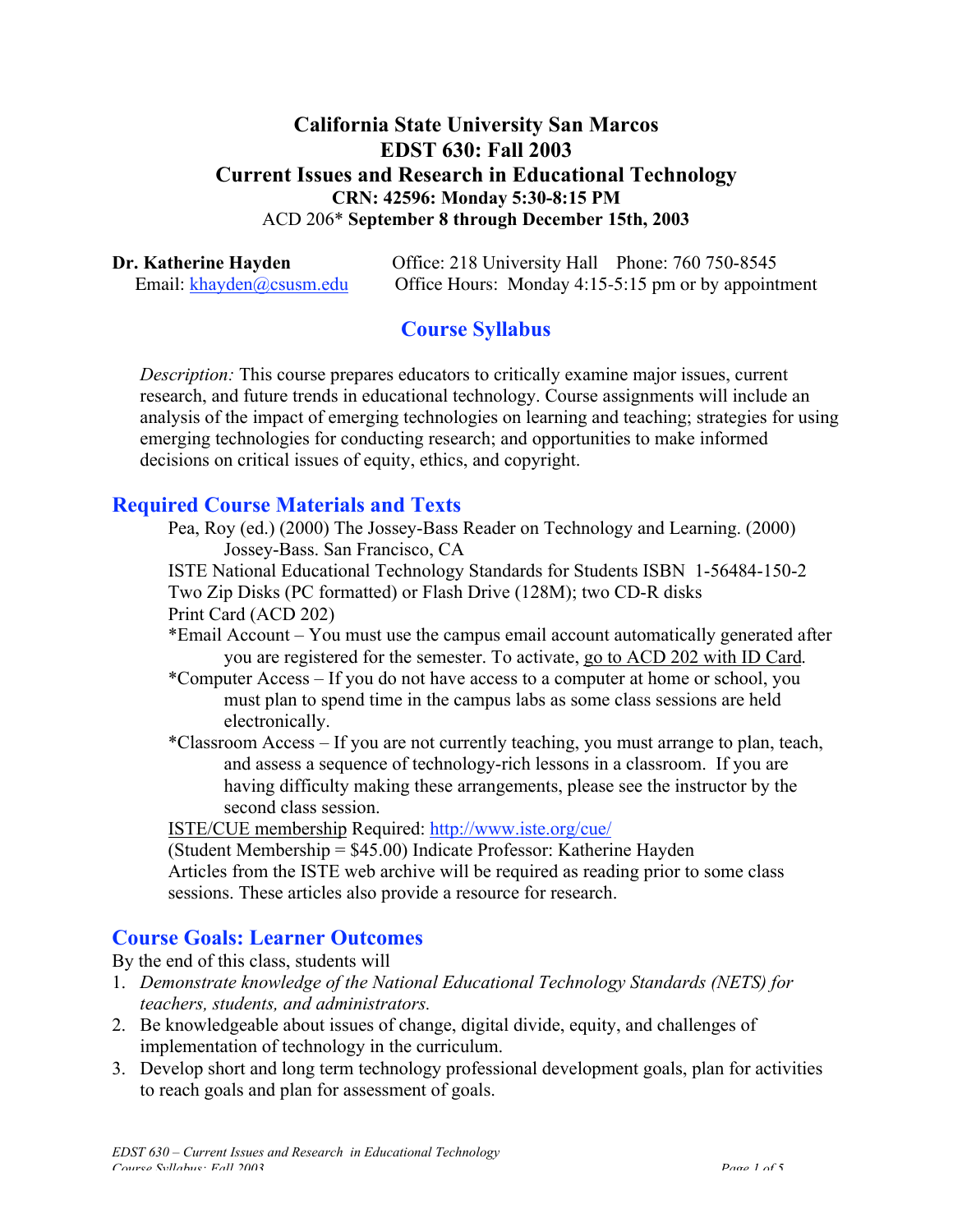4. Identify key features of various electronic communication forums and be able to apply their use for purposes of professional growth, research, and instruction.

#### **College of Education Mission Statement**

The mission of the College of Education Community is to collaboratively transform public education by preparing thoughtful educators and advancing professional practices. We are committed to diversity, educational equity, and social justice, exemplified through reflective teaching, life-long learning, innovative research, and on-going service. Our practices demonstrate a commitment to student-centered education, diversity, collaboration, professionalism and shared governance. (Adopted by COE Governance Community, October 1997)

#### **COE Attendance Policy**

Due to the dynamic and interactive nature of courses in the College of Education, all students are expected to attend all classes and participate actively. At a minimum, students must attend more than 80% of class time, or s/he may not receive a passing grade for the course at the discretion of the instructor. Individual instructors may adopt more stringent attendance requirements. Should the student have extenuating circumstances, s/he should contact the instructor as soon as possible. In this course, the instructor has adopted this additional policy: If you miss two class sessions, you cannot receive a grade of A or A-; if you miss three class sessions, you cannot receive a grade of B+ or B. If you have extenuating circumstances, you should contact the instructor as soon as possible.

#### **Plagiarism and Cheating**

Please be sure to read and understand the university policy on plagiarism and cheating, as it will be strictly enforced. Academic dishonestly will not be tolerated and will result in a failing grade for this course and will be reported to the University.

## **Authorization to Teach English Learners**

This credential program has been specifically designed to prepare teachers for the diversity of languages often encountered in California public school classrooms. The authorization to teach English learners is met through the infusion of content and experiences within the credential program, as well as additional coursework. Students successfully completing this program receive a credential with authorization to teach English learners. (Approved by CCTC in SB 2042 Program Standards, August 02).

## **Disabled Student Services**

Students with disabilities who require academic accommodations must be approved for services by providing appropriate and recent documentation to the Office of Disabled Student Services (DSS). This office is located in Craven Hall 5205, and can be contacted by phone at (760) 750- 4905, or TDD (760) 750-4909. Students authorized by DSS to receive accommodations should meet with me during my office hours or in a more private setting in order to ensure your confidentiality.

## **National Board for Professional Teaching Standards (NBPTS)**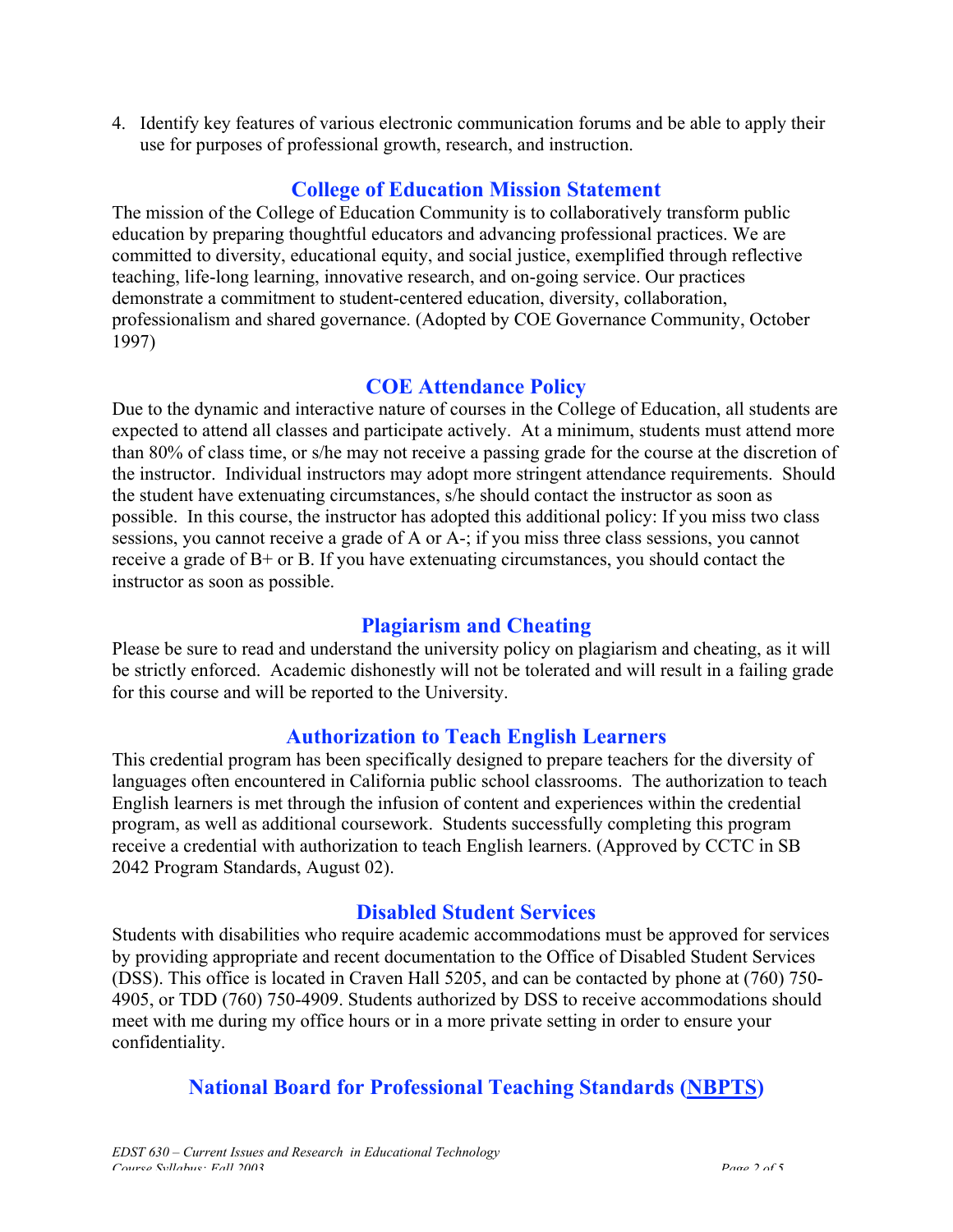All courses within the CSUSM masters program are intended to provide a comprehensive professional development experience. Teachers pursuing National Board Certification will find the COE assessment process, including requirements for portfolio completion, particularly helpful. Regardless of whether or not National Board Certification is sought and achieved, by the time teachers complete the program they will have made and documented significant accomplishments, which will be reflected in their practice.

The National Board for Professional Teaching Standards' (NBPTS) five core propositions that are reflected in the COE masters program course syllabi. The concepts in the five propositions are the heart of the National Board's perspective on what teachers should know and be able to do. They help frame the core experiences and activities that enable teachers to demonstrate a high level of knowledge, skills, dispositions, and commitments described by these propositions. They provide the foundation for all standards and assessment. These propositions are: 1) Teachers are committed to students and their learning; 2) Teachers know the subjects they teach and how to teach those subjects to students; 3) Teachers are responsible for managing and monitoring student learning; 4) Teachers think systematically about their practice and learn from experience; and 5) Teachers are members of learning communities.

CSUSM masters students will be supported in meeting the National Board's high and rigorous standards through the completion of assignments for program courses. Through their portfolios that provide evidence of teaching practice, through student work samples, through videotapes of classroom interaction, and through written commentaries that document and reflect their actions. These sources of evidence serve as a lens to what teachers do and how they think about their practice.

The EDST 630 course activities focus on content knowledge as well as age-appropriate and content-appropriate strategies that teachers may use for teaching subject matter using technology tools. Students will demonstrate their knowledge by responding to topics and readings that address critical issues of change and through the development of professional growth planning and a culminating digital portfolio of their work. Course objectives that align with (NBPTS) indicate that all students will show evidence of the following:

A commitment to students and their learning. Knowledge of the subjects they teach and how to teach them. The demonstration of management and monitoring of student learning. Thinking systematically about their practice and learning from experience. Involvement as members of learning communities. Reflection on practice through completion of a digital portfolio addressing standards.

#### **Assessment**

In order to successfully complete this course, assignments must be completed with at least an acceptable level noted on assignment rubrics. In addition to the assignments described below, performance assessment will be on student's ability to perform tasks using a variety of software. California State University San Marcos has adopted an all-university writing requirement. In each course, students are required to write at least 2500 words in essays, exercises, papers and examinations.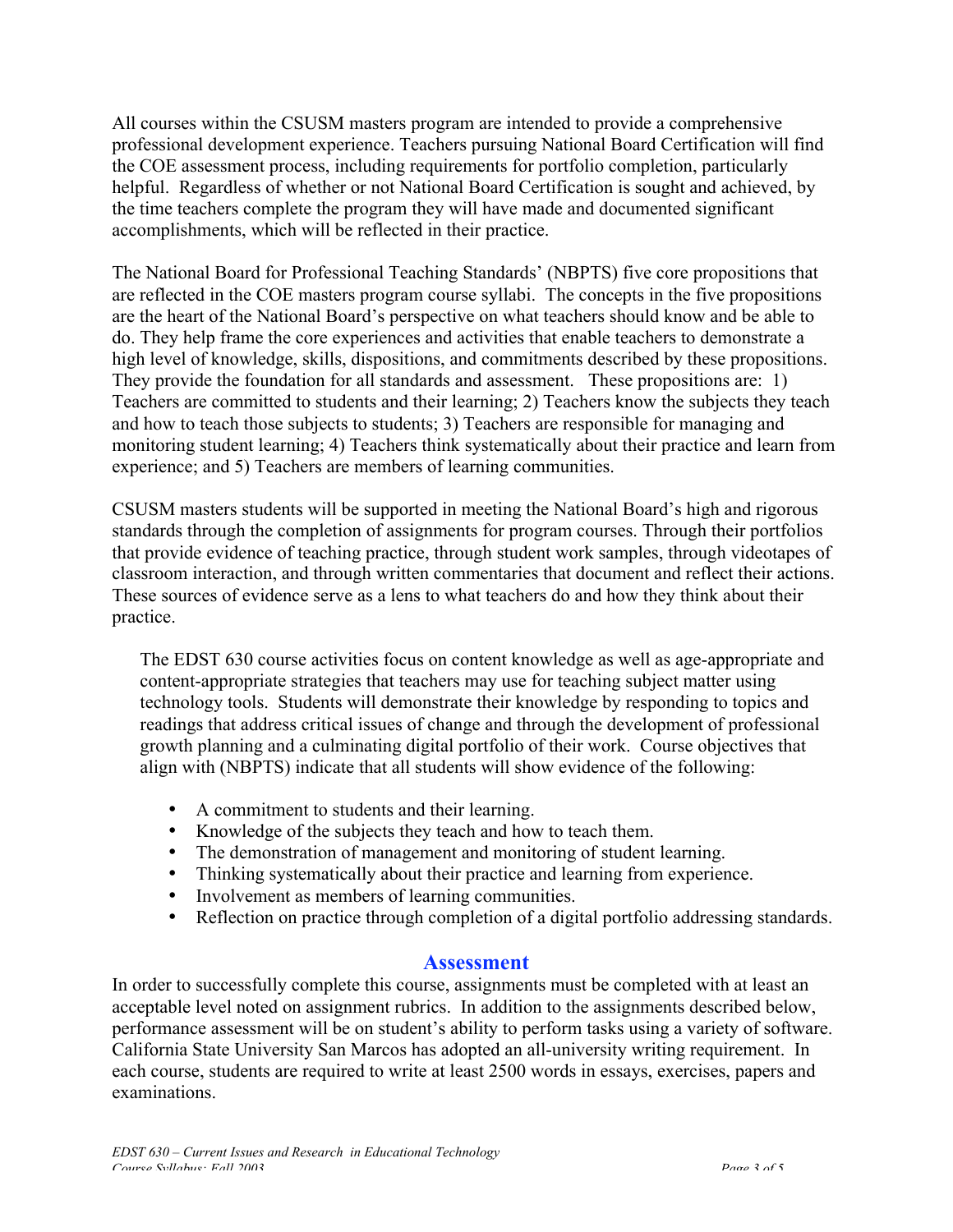# **Course Assignments/Assessments**

| <b>Assignment</b>                                                                                | <b>Description</b>                                                                                                                                                                                                                                                                                                                                                                                                                   | <b>Points</b> |
|--------------------------------------------------------------------------------------------------|--------------------------------------------------------------------------------------------------------------------------------------------------------------------------------------------------------------------------------------------------------------------------------------------------------------------------------------------------------------------------------------------------------------------------------------|---------------|
| <b>CTAP Assessment</b>                                                                           | Students take a proficiency self-assessment based upon<br>rubrics established in alignment with the California<br>Commission on Teacher Credentialing (CTC)<br>technology standard for a California K-12 teaching<br>credential at the beginning and end of the course to<br>reflect on their growth in the areas identified as<br>important by the CA Department of Education.<br>Students submit charts provided by the CTAP site. | 10            |
| Short-Term Professional<br>Growth Action Plan                                                    | After reading about current standards, research and<br>needs in education, students will write a short-term<br>plan for professional growth related to possibilities this<br>semester. A template is provided for this assignment.                                                                                                                                                                                                   | 10            |
| Long-Term Professional<br><b>Growth Action Plan</b>                                              | After reading about current standards, research, needs<br>in education, students will write a long-term plan for<br>professional growth related to possibilities during their<br>masters program. A template is provided.                                                                                                                                                                                                            | 20            |
| Investigation of an<br>educational tool for<br>distance learning and<br>collaboration: Tapped In | Students explore an online community and tool for<br>distance education. They create their profile, set up a<br>virtual office, participate in online presenations and<br>identify strategies to facilitate a Topic Discussion.<br>Transcripts for online sessions are submitted online.<br>These transcripts are provided by Tapped In.                                                                                             | 15            |
| <b>Facilitation of Topic</b><br>Discussion: Tapped In                                            | This group assignment provides the opportunity for<br>students to identify an issue in educational technology,<br>research the issue and present findings to the class. The<br>online tool used to support this collaboration is Tapped<br>In sponsored by National Science Foundation, Stanford<br>Research Institute and Sum Computers.                                                                                            | 20            |
| Technical skill peer<br>teaching                                                                 | Students identify a tech skill they would like to present<br>to the class. This can be a short cut or feature of a<br>application such as MS Word or a tool such as Instant<br>Messaging. It can be something they already know, or<br>something they investigate. The purpose is to share a<br>Tech Tip to a group of peers. Include a handout.<br>Presentation are 10 minutes.                                                     | 20            |